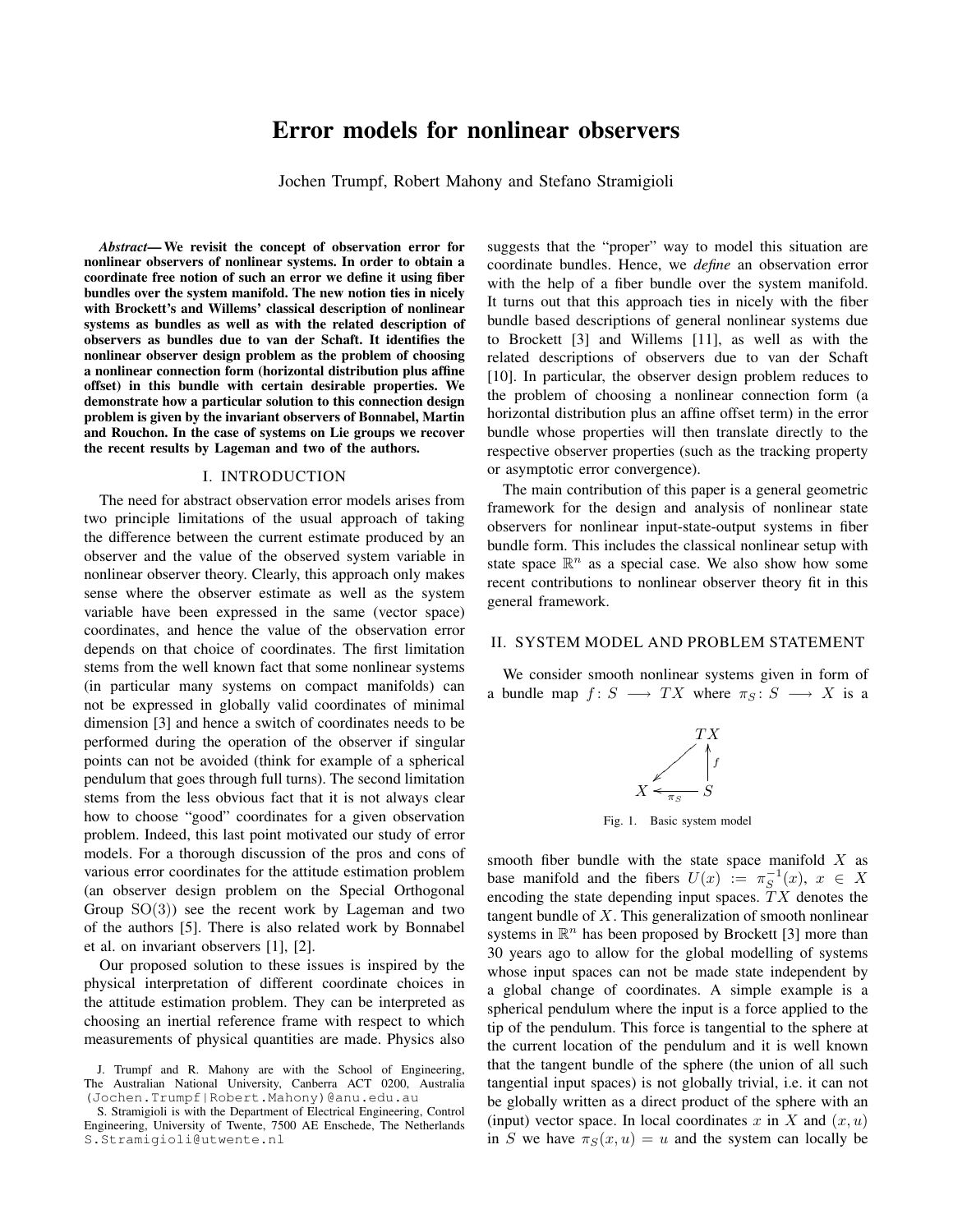written in the more familiar form

$$
\dot{x} = f(x, u).
$$

In general, several such local descriptions in overlapping coordinate charts are needed to fully describe the global system.

We follow a suggestion by Willems [11] and add a second smooth map  $h: S \longrightarrow W$  to our system description where W is a smooth manifold encoding the external variables in the system (for example inputs and/or outputs, or any other variables of external interest). We refer the reader to van der Schaft [9] for a detailed discussion of additional conditions on  $h$  and the structure of  $W$  that allow to distinguish inputs from outputs in this formalism and hence to rewrite the system locally or globally in the classical form

$$
\dot{x} = f(x, u),
$$
  

$$
y = \tilde{h}(x, u).
$$

For the purpose of this paper we do not need to distinguish between different roles for the external variables in W and will hence not assume any of these additional conditions *a priori*. In local coordinates x and u as above and w for  $W$ the system then locally takes the form

$$
\dot{x} = f(x, u),
$$
  

$$
w = h(x, u).
$$

We require the following addition to our system model that appears not to have been considered in prior literature. We wish to be able to globally express what it means to *not* control the system, i.e. what it means *not* to apply an input. The proper mathematical object to encode this information is a global section in the bundle  $\pi_S : S \longrightarrow X$ , i.e. a smooth map  $z_u: X \longrightarrow S$  that respects base points, meaning  $\pi_S(z_u(x)) = x$  for all  $x \in X$ . We will call such a section  $z_u$ the *zero input section* of the system. Geometrically, the zero input section identifies a submanifold of the total space  $S$ that can be thought of as an "uncontrolled" copy of the state space  $X$ . In a vector bundle  $S$  where the state dependent input spaces  $U(x)$  are vector spaces (such as in the example of the spherical pendulum), there is of course a natural choice for such a zero input section that corresponds to a value of zero for u. In general bundles, a global section need not exist (for example in nontrivial principal bundles), so this requirement places a restriction on the class of systems we consider in this paper. We emphasize, though, that all the practical examples of models for control systems we have come across so far do allow such a global section. From a philosophical point of view one could argue that speaking of inputs is logically flawed if such a global section does not exist since then these "inputs" can not be globally turned off. A more appropriate notion in these cases might be "local inputs".

The zero input section  $z_u$  induces a tangent map  $Dz_u$ :  $TX \longrightarrow TS$  and hence imbeds the (local) vector fields  $(x, u) \mapsto f(x, u)$  in TX in a globally consistent manner into the larger tangent bundle TS via  $\bar{f}(s) := Dz_u \circ f(s) \in T_sS$  for all  $s \in S$ . This observation turns out to be a key first step in our observer construction detailed below. The complete system diagram then takes the form shown in Figure 2. Note that this model also allows for a difference between



Fig. 2. Full system model

the maps h and  $\bar{h}$ : S  $\longrightarrow M$  given by a map  $m: W \longrightarrow M$ such that  $\bar{h} = m \circ h$ . The map m can be used to encode a measurement process for (all or some of) the external variables if a distinction between the "real" external map h and its measured variant h is desired. To simplify the discussion we will choose  $m = id$ , the identity map on W in the examples in this paper.

The problem treated in this paper is how to systematically design a geometric observer for the state of the system shown in Figure 2. The observer system itself should be modelled as a bundle map to be consistent with the overall setup. In the next section, we will start the design process by examining possible objectives for such an observer design. Central to this will be the notion of *observation error* that is used to quantify how well the observer is achieving its objectives.

We finish this section with two examples of system models that fit this framework.

*Example 1:* (Spherical pendulum) Here the state space  $X = TS^2$ , the tangent bundle of the unit sphere in  $\mathbb{R}^3$ , encoding position and velocity of the pendulum on the sphere. The total space  $S = T^2S^2$ , the bundle of pairs of tangent vectors on the unit sphere, whence the state dependent input spaces are the tangent spaces  $U(x) = T_x S^2$  at points  $x \in S^2$ encoding tangential forces applied to the pendulum. As the zero input section we choose the zero section in the vector bundle  $S \longrightarrow X$  and as external variable space we choose  $W = TS<sup>2</sup>$  to measure the position of the pendulum and the applied tangential force. Local coordinate expressions for the map f can be found on page 9 of Brockett's paper  $[3]$ and  $h(x, \dot{x}, u) = (x, u)$  in local coordinates. Note that  $TX = TTS^2$ , the double tangent bundle of the sphere, here. The map  $Dz_u$  just adds a zero vector in the double tangent "force" direction in  $TS = TT^2S^2$ . We choose  $m = id$  and hence  $Y = W = TS^2$  and  $\bar{h} = h$ .

*Example 2:* (Invariant systems on Lie groups) Here the state space  $X = G$ , a finite dimensional connected Lie group. The total space  $S = TG \simeq G \times \mathfrak{g}$ , the trivial tangent bundle of  $G$ . Here  $\mathfrak g$  denotes the Lie algebra associated with  $G$ . The input space can be globally identified with the Lie algebra  $\alpha$  and the map f will be associated with a left invariant vector field  $\dot{x} = xu$ , where  $x \in G$ ,  $u \in \mathfrak{g}$  and  $xu$  is shorthand notation for  $T_1L_xu$ , the tangent map of the left multiplication with  $x \in G$  at the identity element  $1 \in G$ applied to  $u$ . An important example of such a system is given by the orientation kinematics of a rigid body in 3D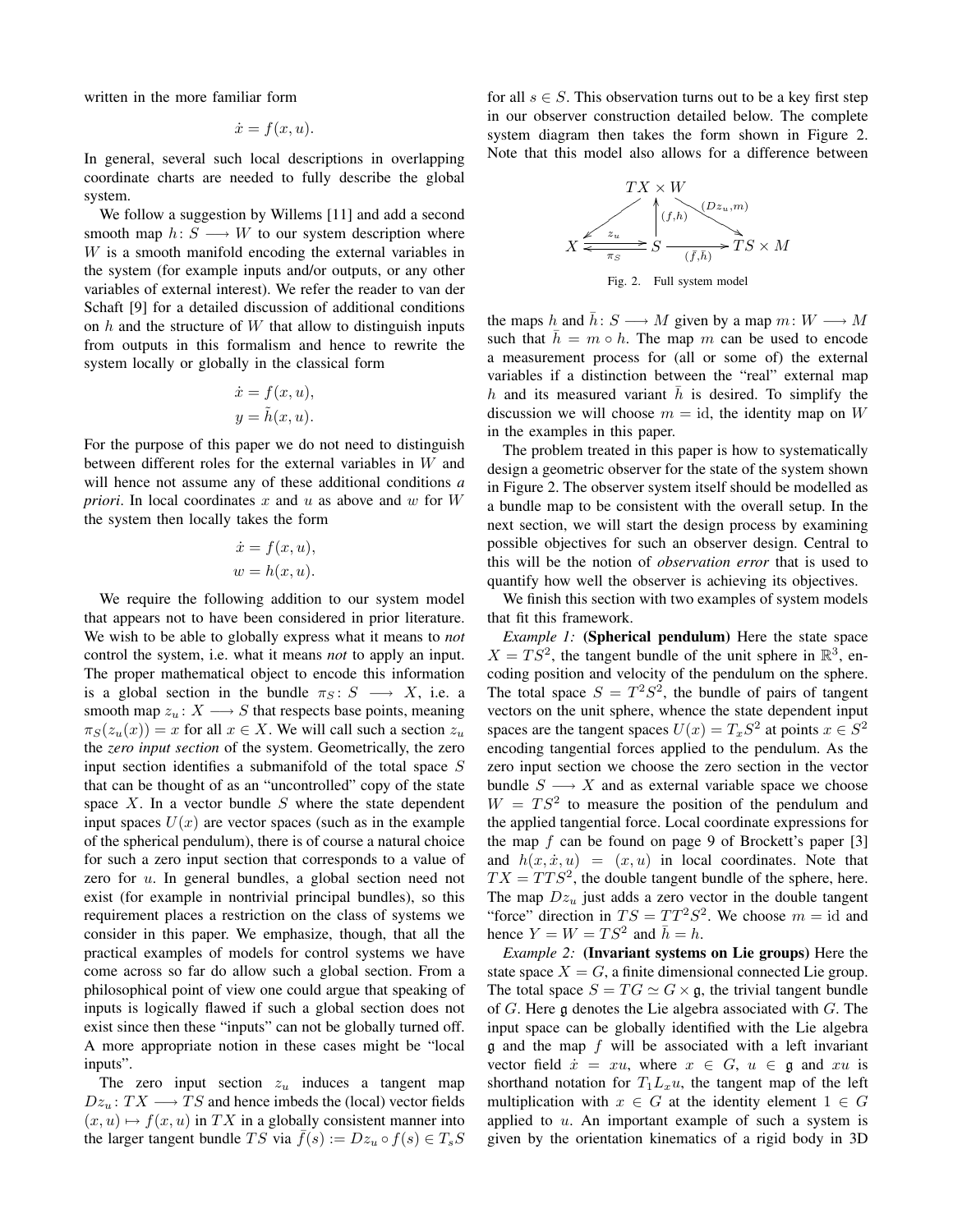space, cf. [5], [4]. Here, the zero input section is again the zero section globally given by  $z_u(x) = (x, 0)$  and hence  $\overline{f}(x, u) = (xu, 0)$  with  $TS \simeq TG \times \mathfrak{g}$ . We choose  $W = Y \times \mathfrak{g}$ where  $Y$  is a homogeneous space of  $G$  under a right group action denoted by '' and  $h(x, u) = (x \cdot y_0, u)$ , where  $y_0 \in Y$ is a reference measurement. For convenience we choose  $m = id$  and hence  $M = W$  and  $h = h$ .

# III. ERROR MODELS

The *observation error* will be encoded using a second fiber bundle structure  $\pi_e: O \longrightarrow S$  over the system manifold S that we will call the *error bundle*. The fibers  $E(s)$  =  $\pi_e^{-1}(s)$ ,  $s \in S$  of  $\pi_e$  should be thought of as (potentially) system state and input dependent error spaces. Similar to the situation with the system bundle, we will additionally require the existence of a global *zero error section*  $z_e: S \longrightarrow O$ encoding globally what the meaning of an exact observation is. The reason for calling the total space in the error bundle O (for Observer) will become clear in the next section.

The error bundle will be the space in which the combined dynamics of the system and the observer evolve, so the usual objective of achieving asymptotically zero observation error translates to a requirement to render the image of the zero error section asymptotically stable in O.

Another fundamental objective in observer design is the ability for the observer to not make the observation error *worse* than the initial, instantaneous observation error. This is in fact close to Luenberger's original way of thinking about observers, see Theorem 1 in [6]. The mental concept we are using to describe this objective is that of *synchrony*, i.e. the observation error being constant along corresponding pairs of trajectories of the system and the observer, cf. [5]. Where the error spaces  $E(s)$  are state and/or input dependent, this concept does not make immediate sense. Geometrically, what we want is for the combined dynamics to evolve "parallel" to the zero error section in O. The mathematical structure that allows to capture this geometric picture is that of an *Ehresmann connection* [7]. This consists of a complement  $H(s)$  to each *vertical* subspace  $V(s) = \text{Ker } D \pi_e(s)$  of the tangent space  $T<sub>s</sub>O$  at  $s \in O$ , where this complement  $H(s)$  varies smoothly with  $s \in O$ . The vertical subspace at  $s \in O$  can be thought of as the tangent space to the fiber  $\pi_e^{-1}(s)$ . The collection of the complementary subspaces H(s) is called a *horizontal distribution*. In more sophisticated language, this process splits the tangent bundle  $TO$ into a Whitney sum of vertical and horizontal subbundles,  $TO = V \oplus H$ . A combined system and observer trajectory in O then corresponds to "constant error" if its tangent at every point  $s \in O$  lies in the horizontal subspace  $H(s)$ . Obviously, we want to choose our Ehresmann connection such that the image of the zero error section is horizontal in that sense.

Another restriction for the selection of such an Ehresmann connection results from the desire to express the error dynamics in "sensible" local coordinates. Ideally, we want to choose local trivializations  $\phi_e: (\hat{x}, x, u) \mapsto (e(\hat{x}, x, u), x, u)$ for  $\pi_e: O \longrightarrow S$ , where  $(x, u)$  are local coordinates for S as before and e stands for error, such that  $Ker De = H(s)$  and hence a "constant error" trajectory actually corresponds to error dynamics  $\dot{e} = 0$  in these local coordinates in the error fiber. Hence the Ehresmann connection must be integrable (or, equivalently, the horizontal distribution  $H(s)$  must be involutive) and hence must have trivial curvature.

In the following we will assume that our error bundle is endowed with an integrable Ehresmann connection and a horizontal global zero error section. We will briefly discuss how the error bundle could look like in Example 2 from the previous section before we discuss observer design in the next section.

*Example 3:* (**Example 2 continued**) Recall that the system manifold  $S \simeq G \times \mathfrak{g}$  in the case of left invariant kinematics on a Lie group  $G$ . We wish to observe the Lie group state of the system so an appropriate error bundle is given by the trivial bundle  $O = G \times S \simeq G \times G \times \mathfrak{g}$ with zero error section  $z_e$ :  $(x, u) \mapsto (x, x, u)$  in coordinates. The tangent space  $T_{(\hat{x},x,u)}O$  can be indentified with  $T_{\hat{x}}G \times$  $T_xG \times \mathfrak{g}$  using the vector space structure of the Lie algebra g. The vertical subspace  $V(\hat{x}, x, u) \subset T_{\hat{x}}G \times T_xG \times \mathfrak{g}$ is then simply  $V(\hat{x}, x, u) = T_{\hat{x}}G \times \{0\} \times \{0\}$  and an Ehresmann connection can be specified by a vertical vector valued 1-form, a so called connection form  $c(\hat{x}, x, u)$ :  $T_{\hat{x}}G \times$  $T_xG \times \mathfrak{g} \longrightarrow V(\hat{x}, x, u)$  such that the horizontal subspace  $H(\hat{x}, x, u) = \text{Ker } c(\hat{x}, x, u)$ . Since the second two components of elements of  $V(\hat{x}, x, u)$  are zero we can think of  $c(\hat{x}, x, u)$  as being  $T_{\hat{x}}$ G-valued in this example. We choose  $c(\hat{x}, x, u)(\dot{\hat{x}}, \dot{x}, \dot{u}) = \dot{\hat{x}} - T_1 L_{\hat{x}} T_x L_{x^{-1}} \dot{x} = \dot{\hat{x}} - \hat{x} x^{-1} \dot{x} \in$  $T_{\hat{x}}G$  where we have used the previous shorthand notation for the tangent maps of the left multiplication and hence  $H(\hat{x}, x, u) = \{(\hat{x}x^{-1}\hat{x}, \hat{x}, \hat{u}) | (\hat{x}, \hat{u}) \in T_xG \times \mathfrak{g}\}.$  Now obviously  $\text{Im } Dz_e(x, u) = \{(x, \dot{x}, u) | (\dot{x}, \dot{u}) \in T_x G \times \mathfrak{g} \} =$  $H(x, x, u) = H(z_e(x, u))$  and hence the zero error section is horizontal. A "sensible" set of error coordinates is given by the global trivialization  $\phi_e: (\hat{x}, x, u) \mapsto (\hat{x}x^{-1}, x, u)$  where  $e(\hat{x}, x, u) = \hat{x}x^{-1}$  is the right invariant error considered in [5]. Indeed,  $De(\hat{x}, x, u)(\dot{\hat{x}}, \dot{x}, \dot{u}) = \dot{\hat{x}}x^{-1} - \hat{x}x^{-1}\dot{x}x^{-1}$  and hence Ker  $De(\hat{x}, x, u) = H(\hat{x}, x, u)$ . Constant error in this error bundle hence corresponds to right synchrony [5]. This motivates the initially somewhat curios choice of Ehresmann connection in this example.

Before we move on to the next section we stress that this approach to modelling the observation error inherently allows for different choices of error coordinates in the form of different (local) trivializations of the error bundle. In fact, from a mathematical point of view the specification of a fiber bundle is incomplete without the specification of a family of local trivializations and the associated transformation group [8]. It is the intrinsic capability of the fiber bundle formalism to account for and clearly express the choice of different *frames of reference* in the modelling of physical systems that motivated us to this study in the first place. The reader is invited to work this out for the case  $G = SO(3)$ in Example 2, i.e. for the Special Orthogonal group carrying the orientation kinematics of a rigid body. With respect to what frame of reference is the above right invariant error measured? More on this topic can be found in [5] and the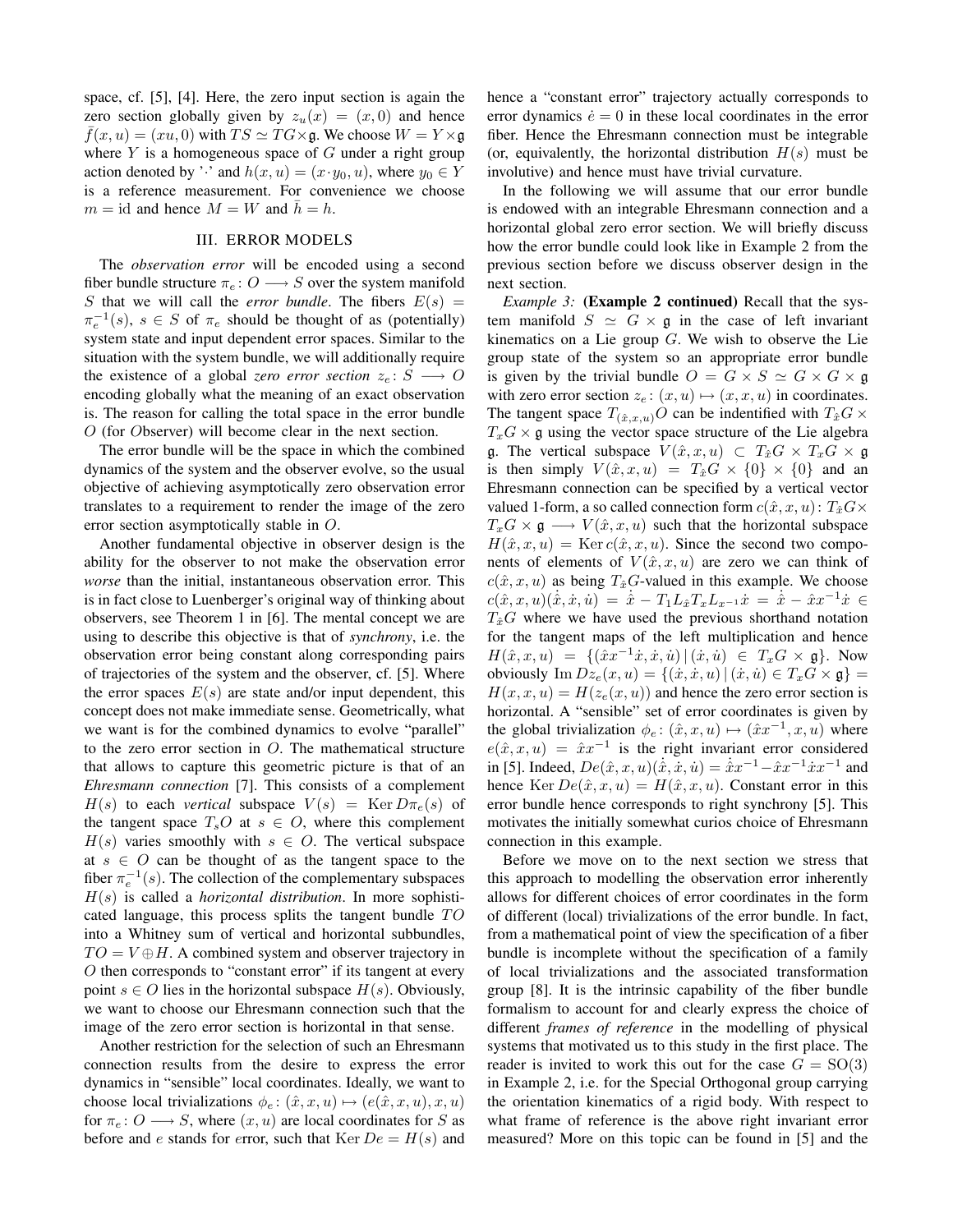references therein.

# IV. OBSERVER DESIGN

In the previous section we already hinted at the idea that the total space  $O$  of the error bundle will carry the combined system and observer dynamics and the observer dynamics themselves are hence a projection of these dynamics. Luenberger's original approach to observer design [6] was to study the class of systems whose trajectories "follow" the observed system's trajectories and then select one that has the additional capability to asymptotically reduce any initial, instantaneous observation error. In the classical observer construction for linear systems this is achieved by embedding a copy of the system dynamics within the observer dynamics that is then modified by a stabilizing innovation term.<sup>1</sup>

In analogy to this two step design procedure we will specify the total dynamics as a sum of two terms, one generating "constant error", i.e. horizontal trajectories and the other "reducing" the error, i.e. rendering the zero error section asymptotically stable. The horizontal part of the combined dynamics is given by the unique *horizontal lift* of  $\bar{f}: S \longrightarrow TS$  (recall Figure 2) with respect to the Ehresmann connection in the error bundle. This results in a vector field  $\overline{f}$ :  $\overline{O}$   $\longrightarrow$   $\overline{TO}$  whose integral curves will be horizontal by design, i.e. the vector field can be viewed as a map  $\bar{f}: O \longrightarrow H$ . To this we add a vertical *innovation term*, i.e. a vector field  $\alpha: O \longrightarrow V$  whose value can in principle be any nonlinear function  $\alpha(\hat{x}, x, u)$  in coordinates. The extended diagram describing the combined dynamics then looks as shown in Figure 3.



Fig. 3. Combined dynamics

All that is left to do is to project the combined dynamics onto state space dynamics on a smooth manifold  $\hat{X}$  with the result then constituting an *observer*. This amounts to completing the diagram in Figure 3 as shown in Figure 4. The value of the observer state in  $\hat{X}$  can then be interpreted as an estimate of  $\Phi(x)$  where  $x \in X$  is the system state and  $\Phi: X \longrightarrow \hat{X}$  is defined by the diagram in Figure 4. This map  $\Phi$  plays the same role in our theory as in van der Schaft's original work on nonlinear observers given by bundle maps [10]. Our construction is however considerably more general. Note that our construction doesn't require *a priori* that the observer state manifold X be diffeomorphic to  $X$  and hence also allows for the construction of partial state observers. There are however implicit restrictions on



Fig. 4. The complete system and observer diagram

the choice of  $\hat{X}$  in the sense that it must allow a diagram of the form shown in Figure 4. In the special case treated in van der Schaft's work [10] this restriction is shown to be locally equivalent to the existence of an involutive conditioned invariant distribution on X.

Another, independent question raised by this observer construction method is that of *implementability* of the resulting observer. In particular, we must be able to choose local coordinates such that the resulting local observer dynamics do not explicitly depend on the system state  $x$ . We don't pursue this question in full generality here, but we will show how this works out in the example given above. In particular, implementability requires that the innovation term can be locally written as a function of the observer state  $\hat{x}$  and the measured system variables m only.

*Example 4:* (**Example 2 continued**) Recall that  $O =$  $G \times G \times \mathfrak{g}$  with coordinates  $(\hat{x}, x, u)$  in this example. The horizontal lift of the vector field  $\bar{f}(x, u) = (xu, 0)$  is given by  $\bar{f}(\hat{x}, x, u) = \hat{x}u$  in this example and the analogy to the linear situation (copy of the system dynamics) is evident. In  $[4]$  it was shown that if Y in the measurement space  $M = Y \times \mathfrak{g}$  is a reductive homogeneous space of G then a vertical innovation term can be constructed in form of a lifted gradient of an invariant cost function on  $Y$  ("lifted" in this context refers to the group action on  $Y$  and not to our Ehresmann connection in the error bundle). This construction yields gradient error dynamics for the right invariant error e with strong asymptotic stability properties for suitable (Morse-Bott) cost functions. For the details see [4].

## V. CONCLUSIONS

We have introduced a geometric framework for the design and analysis of nonlinear input-state-output systems in fiber bundle form. We have shown that this construction generalizes van der Schaft's fiber bundle observers and also contains recent work by Lageman and two of the authors on observers for invariant systems on Lie groups as a special case. Similarly, it can be shown that the invariant observers of Bonnabel, Martin and Rouchon fit in this framework as does the nonlinear equivalent of the classical Luenberger observer construction.

Similar to other general frameworks for observer design, our new framework does not present any direct, constructive

<sup>&</sup>lt;sup>1</sup>Note that this is a modern interpretation of how a Luenberger observer works and was developed subsequent to Luenberger's original work.